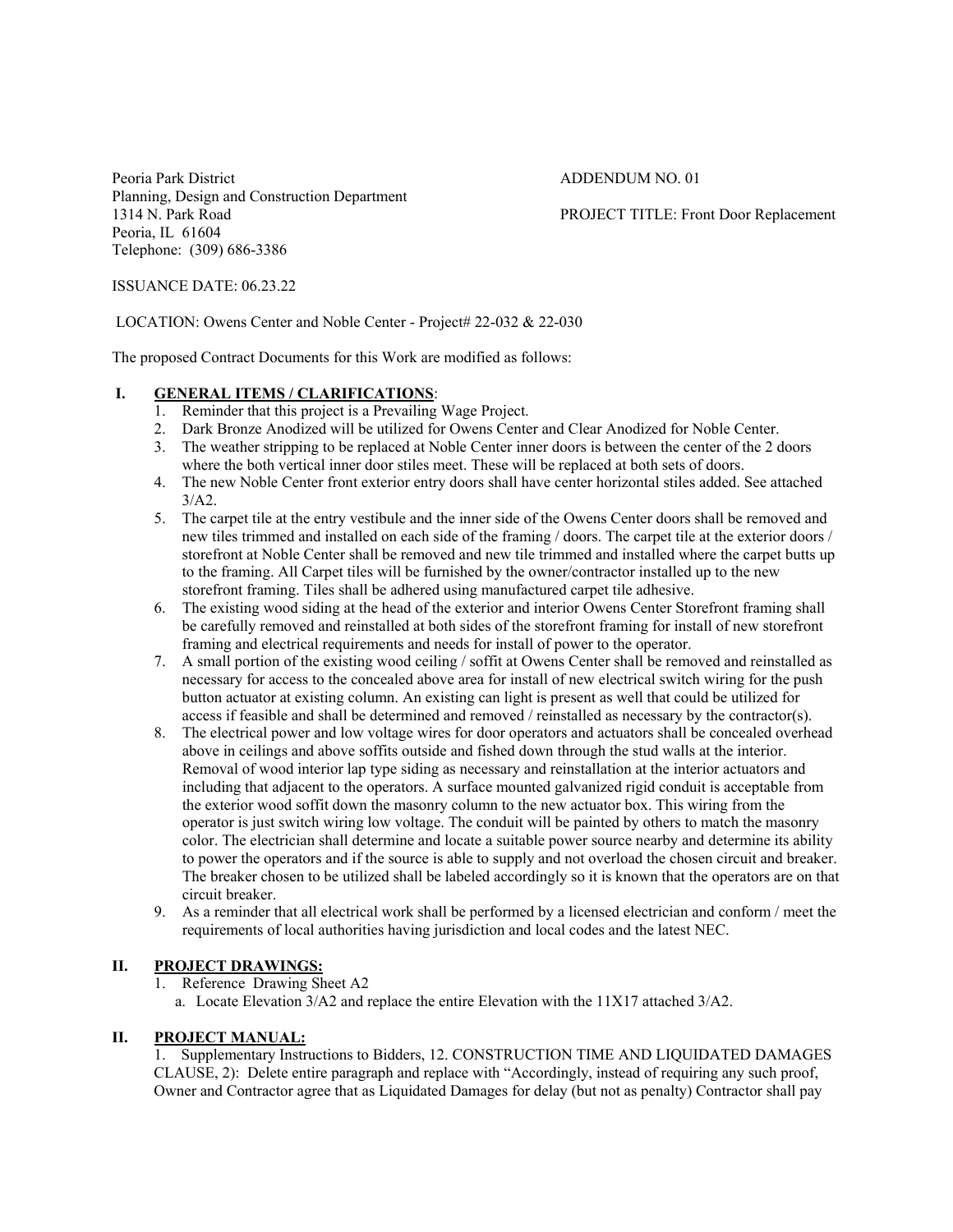Owner TWO HUNDRED AND FIFTY DOLLARS (\$250.00) for each calendar day that expires after the date of substantial completion stated below per location:

Noble Center location: The Work is tentatively scheduled to begin on July 14, 2022, and be at Substantial Completion by December 16, 2022. (ONE HUNDRED SEVENTY-SIX (176) calendar days).

Owens Center location: The Work is tentatively scheduled to begin on July 14, 2022, and be at Substantial Completion by April 21, 2023. (THREE HUNDRED TWO (302) calendar days). Actual on-site work shall take place starting March 27, 2023 thru April 21, 2023."

2. Sample Agreement Between Owner and Contractor, V., B. SUBSTANTIAL COMPLETION: Delete entire paragraph and replace with "Accordingly, instead of requiring any such proof, Owner and Contractor agree that as Liquidated Damages for delay (but not as penalty) Contractor shall pay Owner TWO HUNDRED AND FIFTY DOLLARS (\$250.00) for each calendar day that expires after the date of substantial completion stated below per location:

Noble Center location: The Work is tentatively scheduled to begin on July 14, 2022, and be at Substantial Completion by December 16, 2022. (ONE HUNDRED SEVENTY-SIX (176) calendar days).

Owens Center location: The Work is tentatively scheduled to begin on July 14, 2022, and be at Substantial Completion by April 21, 2023. (THREE HUNDRED TWO (302) calendar days). Actual on-site work shall take place starting March 27, 2023 thru April 21, 2023."

> END OF ADDENDUM NO. 01 This Addendum consists of 2 typed pages and  $1 - 11$ "x17" Drawing

> > Addendum No. 01 Page 2 of 3